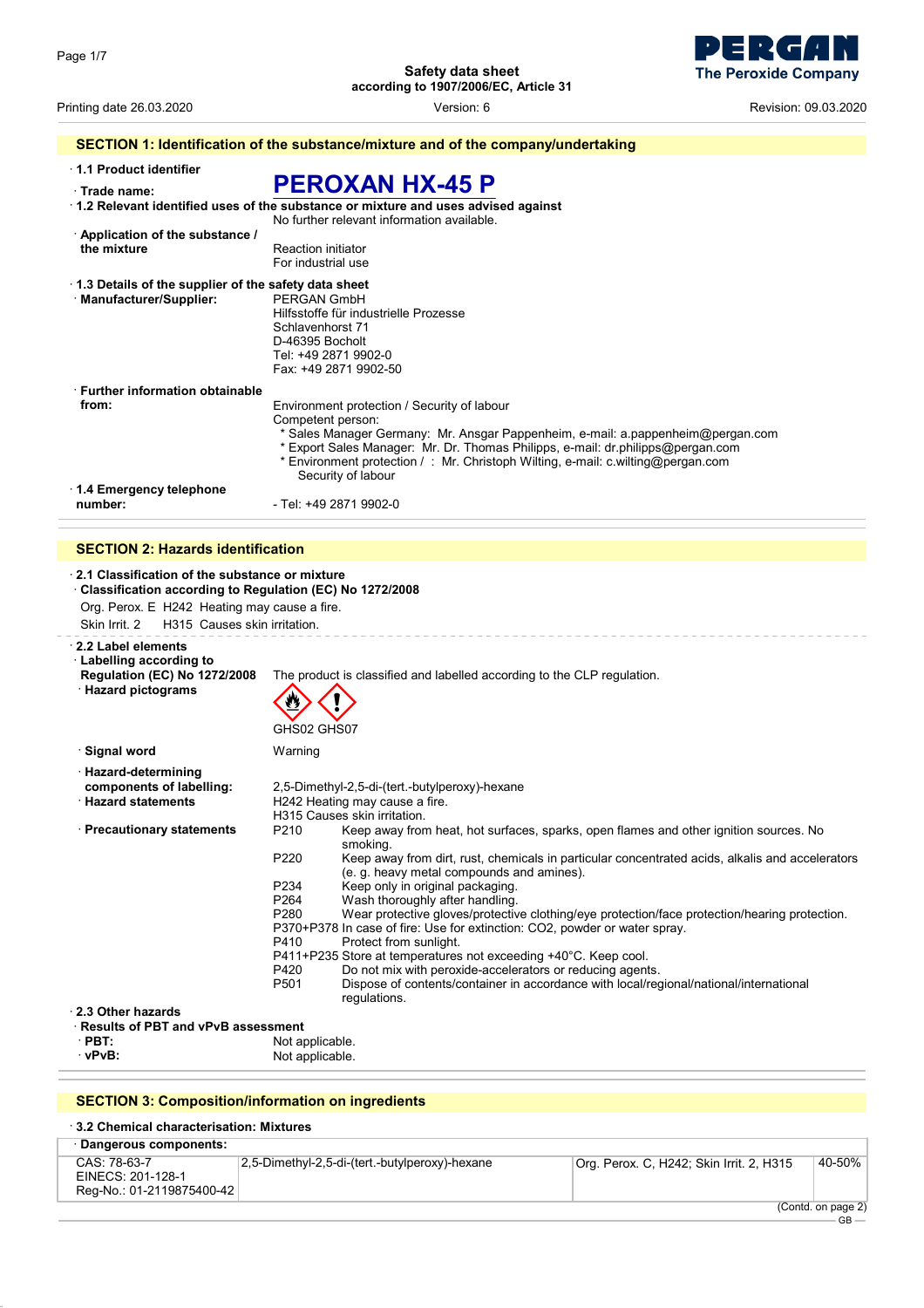Printing date 26.03.2020 Version: 6 Revision: 09.03.2020

# **The Peroxide Company**

# **Trade name:PEROXAN HX-45 P**

| · Additional information:                                          | For the wording of the listed hazard phrases refer to section 16.                                                                            | (Contd. of page 1) |
|--------------------------------------------------------------------|----------------------------------------------------------------------------------------------------------------------------------------------|--------------------|
|                                                                    |                                                                                                                                              |                    |
| <b>SECTION 4: First aid measures</b>                               |                                                                                                                                              |                    |
| 4.1 Description of first aid measures                              |                                                                                                                                              |                    |
| · General information:                                             | Take care of personal protection for the first aider.                                                                                        |                    |
| After inhalation:                                                  | In case of unconsciousness place patient stably in side position for transportation.<br>Take affected persons into fresh air and keep quiet. |                    |
| After skin contact:                                                | Immediately wash with water and soap and rinse thoroughly.<br>Immediately remove contaminated clothing.                                      |                    |
| After eye contact:                                                 | Rinse opened eye for several minutes under running water.                                                                                    |                    |
| · After swallowing:                                                | If symptoms persist consult doctor.                                                                                                          |                    |
| $\cdot$ 4.2 Most important symptoms<br>and effects, both acute and |                                                                                                                                              |                    |
| delayed                                                            | No further relevant information available                                                                                                    |                    |
| 4.3 Indication of any immediate                                    |                                                                                                                                              |                    |
| medical attention and special                                      |                                                                                                                                              |                    |
| treatment needed                                                   | No further relevant information available.                                                                                                   |                    |
|                                                                    |                                                                                                                                              |                    |
| <b>SECTION 5: Firefighting measures</b>                            |                                                                                                                                              |                    |
| ⋅5.1 Extinguishing media                                           | · <b>Suitable extinguishing agents:</b> CO2, powder or water spray. Fight larger fires with water spray or alcohol resistant foam.           |                    |

· **5.2 Special hazards arising from**

Under certain fire conditions, traces of other toxic gases cannot be excluded. Hydrocarbons, carbondioxide and -monoxid.

· **5.3 Advice for firefighters**

Do not inhale explosion gases or combustion gases. Cool endangered receptacles with water spray. Self-protection first!

### **SECTION 6: Accidental release measures**

| 6.1 Personal precautions,<br>protective equipment and |                                                                                                                        |
|-------------------------------------------------------|------------------------------------------------------------------------------------------------------------------------|
| emergency procedures                                  | Keep away from ignition sources.                                                                                       |
|                                                       | In case of further temperature should be cooled with waterspray from a safe distance.                                  |
|                                                       | Wear breathing apparatus with filter A during decomposition of materials.                                              |
|                                                       | Wear protective equipment. Keep unprotected persons away.                                                              |
| 6.2 Environmental precautions:                        | Do not allow to enter sewers/ surface or ground water.                                                                 |
| 6.3 Methods and material for                          |                                                                                                                        |
| containment and cleaning up:                          | Ensure adequate ventilation.                                                                                           |
|                                                       | Large quantities should be diluted with suitable desensitation agent to a concentration below 10 % before<br>disposal. |
|                                                       | Pick up mechanically, collect in a suitable receptacle and dispose in accordance with government<br>regulations.       |
| 6.4 Reference to other sections                       | See Section 7 for information on safe handling.                                                                        |
|                                                       | See Section 8 for information on personal protection equipment.                                                        |
|                                                       | See Section 13 for disposal information.                                                                               |
|                                                       | In case of large spillage the environmental authority should be informed.                                              |

## **SECTION 7: Handling and storage**

| 7.1 Precautions for safe |                                                                                                            |
|--------------------------|------------------------------------------------------------------------------------------------------------|
| handling                 | Keep away from heat and direct sunlight.                                                                   |
|                          | Open and handle receptacle with care.                                                                      |
|                          | Prevent formation of dust.                                                                                 |
|                          | Wear suitable respiratory protective device when decanting larger quantities without extractor facilities. |
|                          | Do not refill residue into storage receptacles.                                                            |
|                          | Restrict the quantity stored at the work place.                                                            |
|                          | Before break and at the end of work hands should be thoroughly washed.                                     |
|                          | Only use tools made of suitable materials (e. g. polyethylene or stainless steel).                         |
|                          | $(Contd$ on page                                                                                           |

(Contd. on page 3)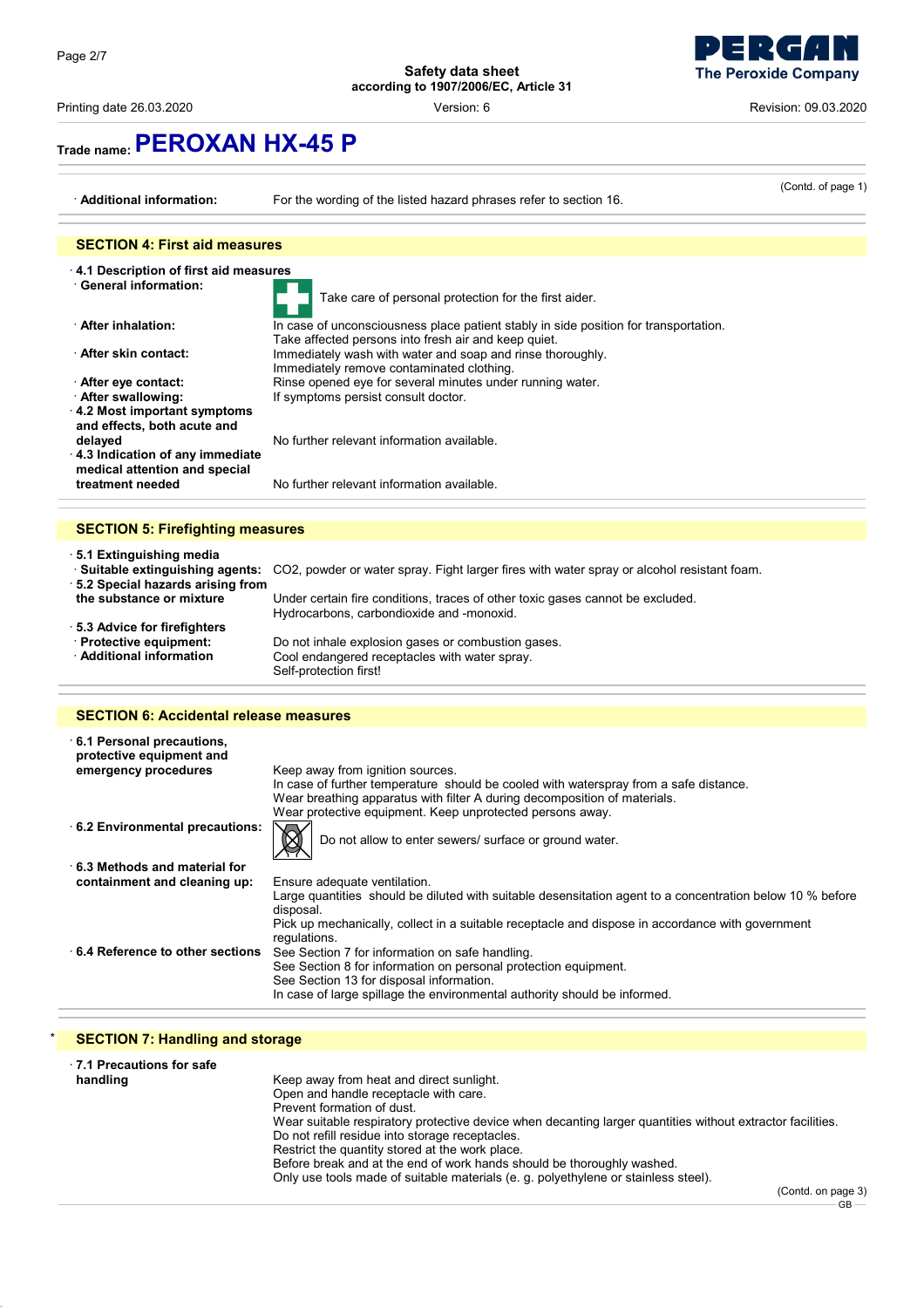Printing date 26.03.2020 Version: 6 Revision: 09.03.2020



**Trade name:PEROXAN HX-45 P**

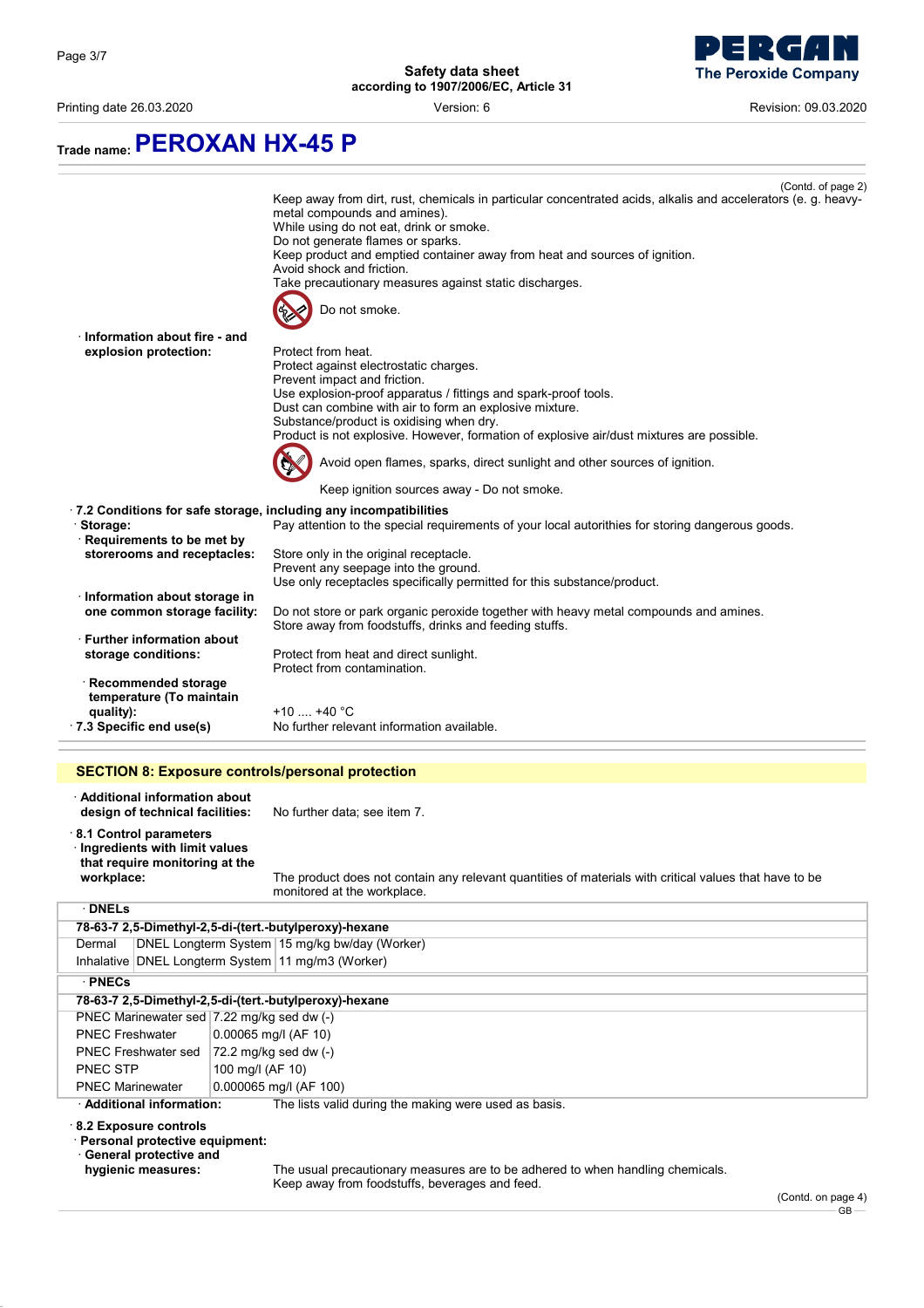Printing date 26.03.2020 Version: 6 Revision: 09.03.2020

**The Peroxide Company** 



## **SECTION 9: Physical and chemical properties** · **9.1 Information on basic physical and chemical properties** · **General Information** · **Appearance:** · **Form:** Powder · **Colour:** white - yellowish Characteristic<br>Not determined. · Odour threshold: · **pH-value:** Not applicable. · **Change in condition** · **Melting point/freezing point:** Not applicable. · **Initial boiling point and boiling range:** Not applicable. · **Flash point:** Not applicable. · **Flammability (solid, gas):** May cause fire. · **Decomposition temperature:** +80 °C (SADT) · **Auto-ignition temperature:** Product is not selfigniting. · **Explosive properties:** Product is not explosive. However, formation of explosive air/dust mixtures are possible. · **Explosion limits: Lower:** Not determined.<br> **Community Community Community Proper:** Not determined. Not determined. · Vapour pressure: Not applicable. · **Density:** Not determined. · **Bulk density at 20 °C:** 365 kg/m³ **Relative density Not determined.** · **Vapour density** Not applicable. · **Evaporation rate Not applicable.** (Contd. on page 5)

GB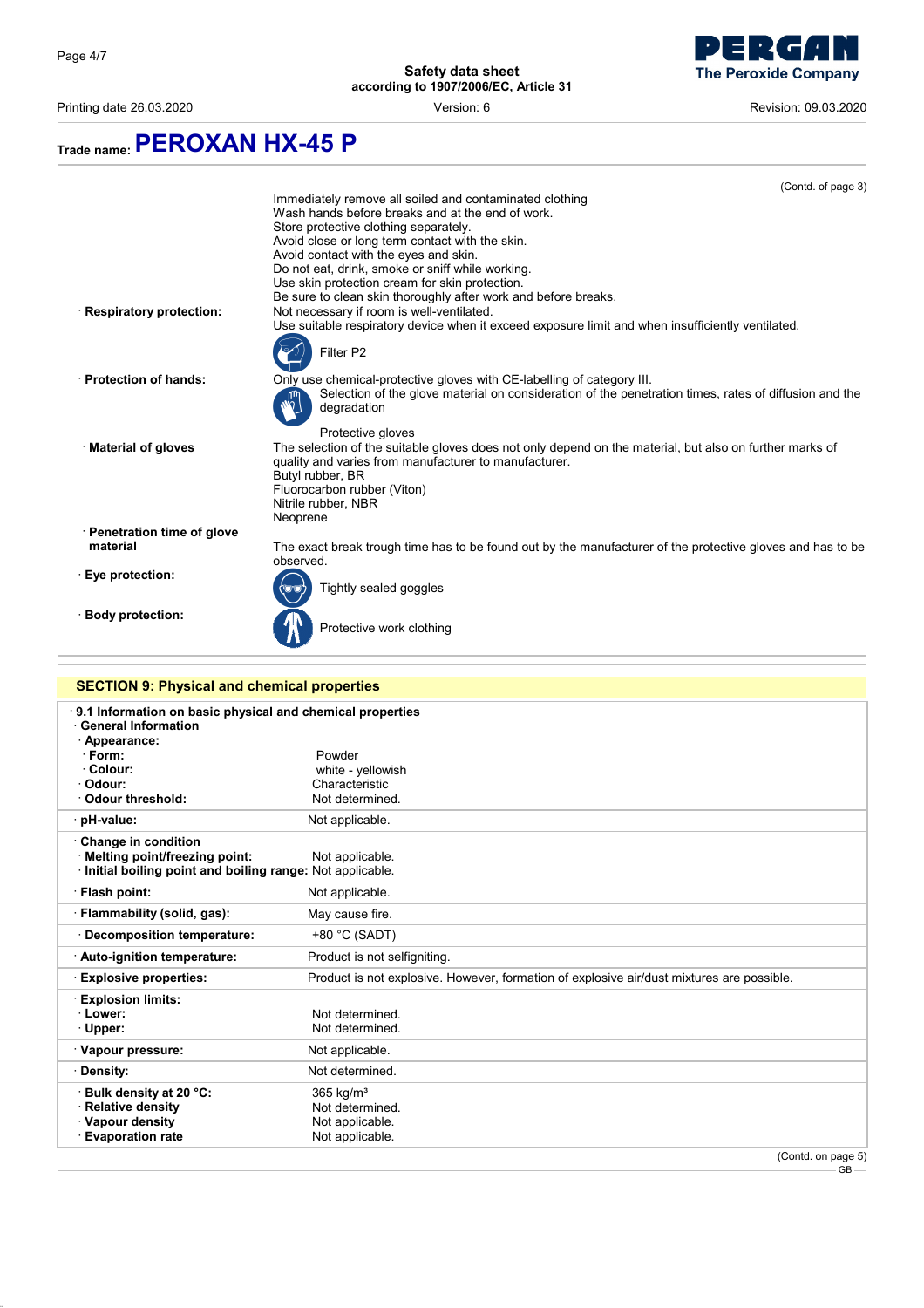Printing date 26.03.2020 Version: 6 Revision: 09.03.2020

# **Trade name:PEROXAN HX-45 P**

|                                                          |                                            | (Contd. of page 4) |
|----------------------------------------------------------|--------------------------------------------|--------------------|
| Solubility in / Miscibility with                         |                                            |                    |
| · water:                                                 | Undetermined.                              |                    |
| · Partition coefficient: n-octanol/water: not determined |                                            |                    |
| <b>⋅Viscosity:</b>                                       |                                            |                    |
| · Dynamic:                                               | Not applicable.                            |                    |
| <b>Kinematic:</b>                                        | Not applicable.                            |                    |
| 9.2 Other information                                    | No further relevant information available. |                    |
| · Active oxygen                                          | $4.7 - 5.2 \%$                             |                    |

# **SECTION 10: Stability and reactivity**

| $\cdot$ 10.1 Reactivity<br>10.2 Chemical stability<br>· Thermal decomposition / | No further relevant information available.                                                                                                                                                                                                                                                                                                                                                                                                                                                                                                                                     |
|---------------------------------------------------------------------------------|--------------------------------------------------------------------------------------------------------------------------------------------------------------------------------------------------------------------------------------------------------------------------------------------------------------------------------------------------------------------------------------------------------------------------------------------------------------------------------------------------------------------------------------------------------------------------------|
| conditions to be avoided:                                                       | SADT (Self Accelerating Decomposition Temperature) is the lowest temperature at which self accelerating<br>decomposition may occur with substance in the packaging as used in transport. A dangerous self-<br>accelerating decomposition reaction and, under certain circumstances, explosion or fire can be cause<br>decomposition at and above the temperature. Contact with incompatible substances can cause<br>decomposition at or below the SADT.<br>No decomposition if used and stored according to specifications.<br>To avoid thermal decomposition do not overheat. |
| ⋅ 10.3 Possibility of hazardous                                                 |                                                                                                                                                                                                                                                                                                                                                                                                                                                                                                                                                                                |
| reactions                                                                       | Self-accelerating decomposition at SADT.                                                                                                                                                                                                                                                                                                                                                                                                                                                                                                                                       |
| 10.4 Conditions to avoid                                                        | No further relevant information available.                                                                                                                                                                                                                                                                                                                                                                                                                                                                                                                                     |
| $\cdot$ 10.5 Incompatible materials:                                            | Rapid decomposition by dirt, rust, chemicals in particular concentrated acids, alkalis and accelerators (e. q.<br>heavy-metal compounds and amines).                                                                                                                                                                                                                                                                                                                                                                                                                           |
| $\cdot$ 10.6 Hazardous decomposition                                            |                                                                                                                                                                                                                                                                                                                                                                                                                                                                                                                                                                                |
| products:                                                                       | Hydrocarbons, carbondioxide and -monoxid.<br>No hazardous decomposition products if used and stored according to specifications.                                                                                                                                                                                                                                                                                                                                                                                                                                               |
| · Additional information:                                                       | Emergency procedures will vary depending on conditions. The customer should have an emergency<br>response plane in place.                                                                                                                                                                                                                                                                                                                                                                                                                                                      |

#### **SECTION 11: Toxicological information**

#### · **11.1 Information on toxicological effects**

|                                                                                 | Based on available data, the classification criteria are not met.<br><b>∴Acute toxicity</b>        |                                         |                                                                   |
|---------------------------------------------------------------------------------|----------------------------------------------------------------------------------------------------|-----------------------------------------|-------------------------------------------------------------------|
|                                                                                 | . LD/LC50 values relevant for classification:                                                      |                                         |                                                                   |
|                                                                                 |                                                                                                    |                                         | 78-63-7 2,5-Dimethyl-2,5-di-(tert.-butylperoxy)-hexane            |
| Oral                                                                            |                                                                                                    | $LD50$ > 2,000 mg/kg (rattus)           |                                                                   |
|                                                                                 |                                                                                                    | Dermal LD50 > 2,000 mg/kg (cuniculosus) |                                                                   |
|                                                                                 |                                                                                                    | · Primary irritant effect:              |                                                                   |
|                                                                                 |                                                                                                    | $\cdot$ Skin corrosion/irritation       | Causes skin irritation.                                           |
|                                                                                 | Serious eye damage/irritation<br>Based on available data, the classification criteria are not met. |                                         |                                                                   |
|                                                                                 | · Respiratory or skin                                                                              |                                         |                                                                   |
|                                                                                 | sensitisation<br>Based on available data, the classification criteria are not met.                 |                                         |                                                                   |
| $\cdot$ CMR effects (carcinogenity, mutagenicity and toxicity for reproduction) |                                                                                                    |                                         |                                                                   |
|                                                                                 | Based on available data, the classification criteria are not met.<br>Germ cell mutagenicity        |                                         |                                                                   |
|                                                                                 | Carcinogenicity                                                                                    |                                         | Based on available data, the classification criteria are not met. |
|                                                                                 |                                                                                                    | Reproductive toxicity                   | Based on available data, the classification criteria are not met. |
|                                                                                 |                                                                                                    | ⋅ STOT-single exposure                  | Based on available data, the classification criteria are not met. |
|                                                                                 |                                                                                                    | STOT-repeated exposure                  | Based on available data, the classification criteria are not met. |
| · Aspiration hazard                                                             |                                                                                                    |                                         | Based on available data, the classification criteria are not met. |

# **SECTION 12: Ecological information**

| $\cdot$ 12.1 Toxicity<br>· Aquatic toxicity:<br>12.2 Persistence and | No further relevant information available. |
|----------------------------------------------------------------------|--------------------------------------------|
| degradability                                                        | No further relevant information available. |
| 12.3 Bioaccumulative potential                                       | No further relevant information available. |
| 12.4 Mobility in soil                                                | No further relevant information available. |

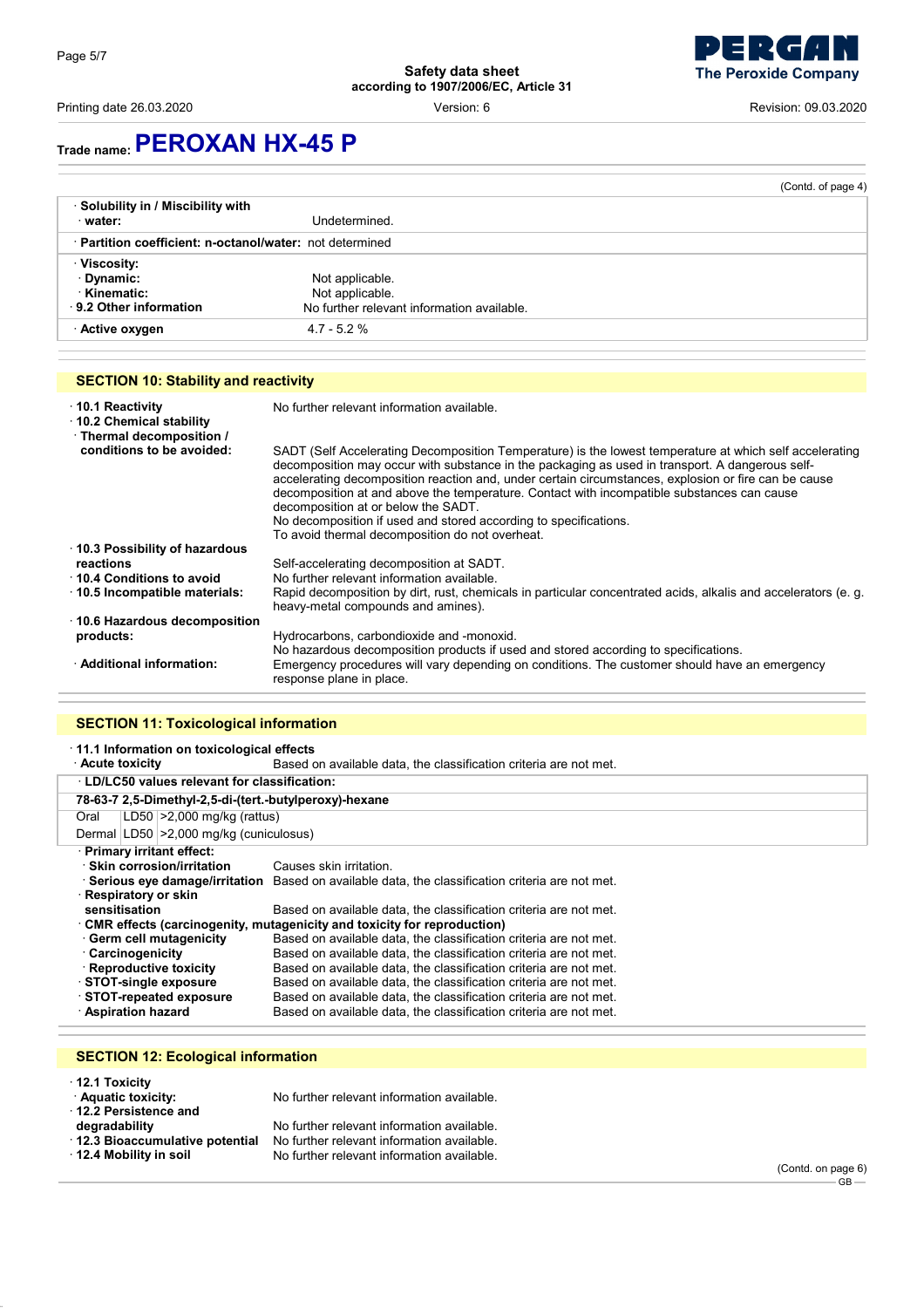Printing date 26.03.2020 Version: 6 Revision: 09.03.2020

**The Peroxide Company** 

# **Trade name:PEROXAN HX-45 P**

|                                                  | (Contd. of page 5)                                                                                                                                                                                            |  |  |
|--------------------------------------------------|---------------------------------------------------------------------------------------------------------------------------------------------------------------------------------------------------------------|--|--|
| · Additional ecological information:             |                                                                                                                                                                                                               |  |  |
| · General notes:                                 | Water hazard class 1 (German Regulation) (Self-assessment): slightly hazardous for water<br>Do not allow undiluted product or large quantities of it to reach ground water, water course or sewage<br>system. |  |  |
| 12.5 Results of PBT and vPvB assessment          |                                                                                                                                                                                                               |  |  |
| $\cdot$ PBT:                                     | Not applicable.                                                                                                                                                                                               |  |  |
| ∵vPvB:                                           | Not applicable.                                                                                                                                                                                               |  |  |
| 12.6 Other adverse effects                       | No further relevant information available.                                                                                                                                                                    |  |  |
|                                                  |                                                                                                                                                                                                               |  |  |
| <b>SECTION 13: Disposal considerations</b>       |                                                                                                                                                                                                               |  |  |
| 13.1 Waste treatment methods<br>· Recommendation | After diluting with a suitable inert solid material to 10 %, the product must be supplied to a special                                                                                                        |  |  |
|                                                  | treatment (e. g. thermal utilization) under observance of all official regulations.                                                                                                                           |  |  |

treatment (e. g. thermal utilization) under observance of all official regulations.

Must not be disposed together with household garbage. Do not allow product to reach sewage system. · **Waste disposal key:** Please contact your hazardous waste disposers to assign the right EWC-(European waste catalog) number.

· **Uncleaned packaging:**

This material and its container must be disposed of as hazardous waste.

### **SECTION 14: Transport information**

| $\cdot$ 14.1 UN-Number<br><b>ADR, IMDG, IATA</b>                                                                                                 | <b>UN3108</b>                                                                                                                                                                     |
|--------------------------------------------------------------------------------------------------------------------------------------------------|-----------------------------------------------------------------------------------------------------------------------------------------------------------------------------------|
| $\cdot$ 14.2 UN proper shipping name<br>$\cdot$ ADR<br>· IMDG, IATA                                                                              | UN3108 ORGANIC PEROXIDE TYPE E, SOLID (2,5-DIMETHYL-2,5-DI-<br>(tert.-BUTYLPEROXY)-HEXANE)<br>ORGANIC PEROXIDE TYPE E, SOLID (2,5-DIMETHYL-2,5-DI-(tert.-<br>BUTYLPEROXY)-HEXANE) |
| 14.3 Transport hazard class(es)                                                                                                                  |                                                                                                                                                                                   |
| $·$ ADR                                                                                                                                          |                                                                                                                                                                                   |
| · Class                                                                                                                                          | 5.2 (P1) Organic peroxides.                                                                                                                                                       |
| · Label                                                                                                                                          | 5.2                                                                                                                                                                               |
| · IMDG, IATA                                                                                                                                     |                                                                                                                                                                                   |
| · Class<br>· Label                                                                                                                               | 5.2 Organic peroxides.<br>5.2                                                                                                                                                     |
| 14.4 Packing group<br><b>ADR, IMDG, IATA</b>                                                                                                     | Void                                                                                                                                                                              |
| 14.5 Environmental hazards:<br>· Marine pollutant:                                                                                               | No                                                                                                                                                                                |
| 14.6 Special precautions for user<br>· Hazard identification number (Kemler code):<br>· Stowage Category<br>· Stowage Code<br>· Segregation Code | Warning: Organic peroxides.<br>D<br>SW1 Protected from sources of heat.<br>SG35 Stow "separated from" SGG1-acids<br>SG36 Stow "separated from" SGG18-alkalis.                     |
| 14.7 Transport in bulk according to Annex II of Marpol and the<br><b>IBC Code</b>                                                                | Not applicable.                                                                                                                                                                   |
| · Transport/Additional information:                                                                                                              |                                                                                                                                                                                   |
| $·$ ADR<br>· Limited quantities (LQ)                                                                                                             | 500 <sub>g</sub>                                                                                                                                                                  |
|                                                                                                                                                  | (Contd. on page 7)<br>$GB -$                                                                                                                                                      |